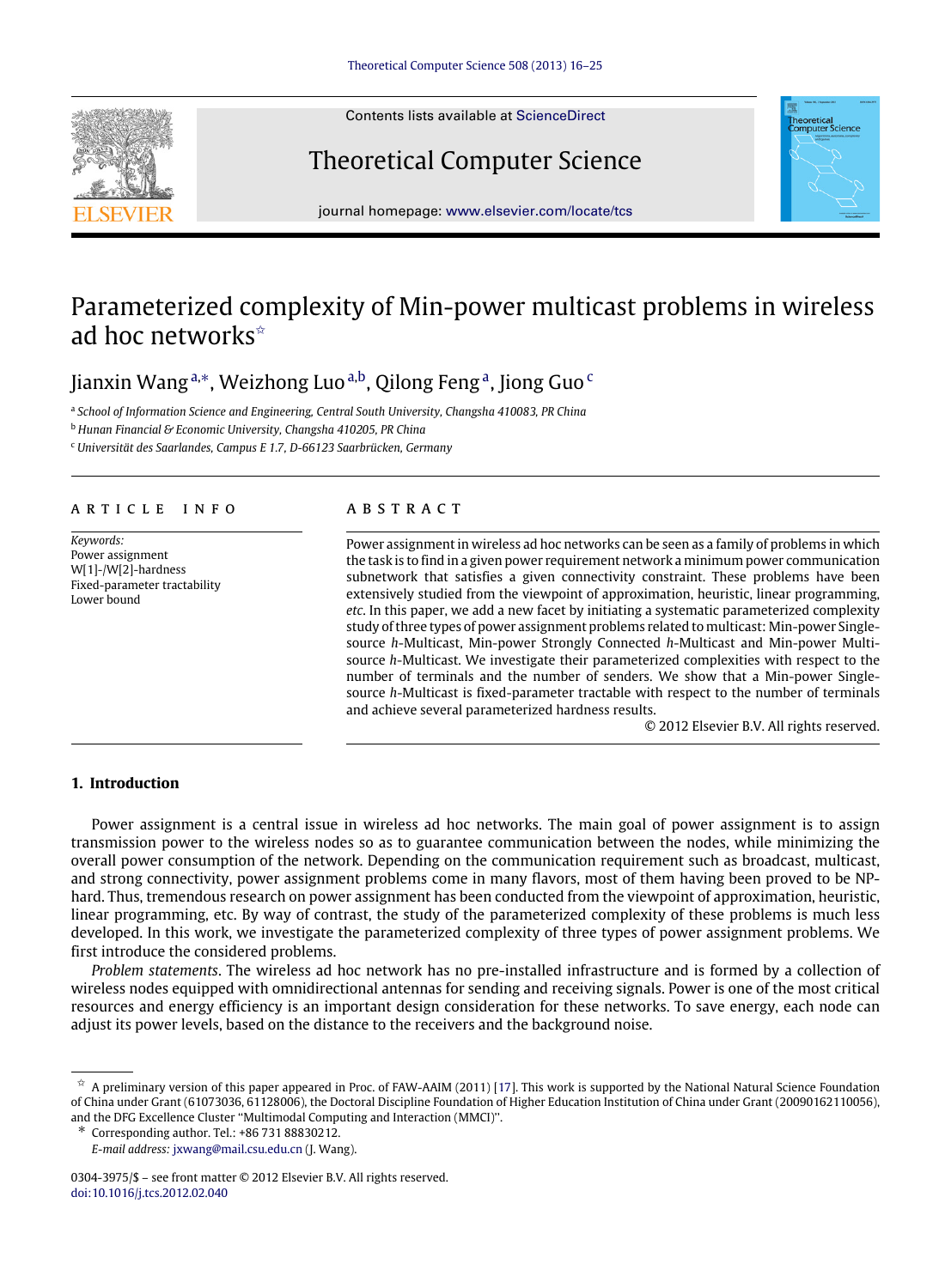Formally, let  $M = (N, A, c)$  be a power requirement network, where N represents the set of wireless nodes with  $|N| = n$ , *A* the set of communication links between the nodes and a *power requirement* function  $c : A \to R^+$ . Each directed link  $[x_i, x_j] \in A$  has link cost  $c([x_i, x_j])$  which is the minimum power that is necessary to sustain link  $[x_i, x_j]$ . Each node  $x_i \in N$ can choose to transmit at different power levels. Let  $P_{x_i}$  be the set of power levels at which node  $x_i$  can transmit ( $|P_{x_i}|$  can be arbitrarily large). Let  $P=\bigcup_{x_i\in N}P_{x_i}$ . Given a power assignment function  $p:N\to P$ , a directed link  $[x_i,x_j]$  is supported by  $p$ if  $p(x_i) \ge c({x_i, x_i})$ . The communication subnetwork *H* of *M* consists of all supported links.

#### **Power Assignment problems**

**Input**: A power requirement network  $M = (N, A, c)$  with  $|N| = n$ , a family of power level sets  $P_{x_1}, P_{x_2}, \ldots, P_{x_n}$  and a connectivity constraint *Q*.

**Task:** Find a power assignment  $p: N \to P$  ( $P = \bigcup_{x_i \in N} P_{x_i}$ ) of the minimum total power cost  $\sum_{x_i \in N} p(x_i)$  such that the communication subnetwork *H* satisfies the given connectivity constraint *Q* and  $p(x_i) \in P_{x_i}$  for every node  $x_i \in N$ .

Multicast is an efficient mechanism for one to many communication. In this paper, we focus on the following connectivity constraints *Q* related to multicast for the communication subnetwork *H*:

(1) Bounded hop single source multicast  $(D, r, h)$  where  $D \subseteq N, r \in N$ , and h is a non-negative integer: There is a directed path in *H* from *r* to each node  $v \in D$  of length at most *h*.

(2) Bounded hop strongly connected multicast  $(D, h)$  where  $D \subseteq N$  and  $h$  is a non-negative integer: For every  $s, t \in D$ there is a directed path in *H* from *s* to *t* of length at most *h*.

(3) Bounded hop multi-source multicast  $(D, S, h)$  where  $D \subseteq N$ ,  $S \subseteq N$ , and h is a non-negative integer: For each  $r \in S$ , there is a directed path in *H* from *r* to each node  $v \in D$  of length at most *h*.

We call the nodes in *D terminals*, a node v in *H sender* if the out-degree of v is at least one, and *h* the *hop* of *H*.

Specifying the connectivity constraint, we obtain the following problems: Min-power Single-source *h*-Multicast, Minpower Strongly-connected *h*-Multicast, and Min-power Multi-source *h*-Multicast.

*Known Results*. The above three multicast-related power assignment problems are NP-hard even under the constraint that the transmission power at each node is fixed or finitely adjustable in a discrete fashion [\[19](#page--1-1)[,6](#page--1-2)[,16\]](#page--1-3). The approximability of power assignment problems has received considerable attention. Liang [\[15\]](#page--1-4) proposed an approximation algorithm with ratio 4 ln *k* (*k* is the number of terminals) for a Min-power Single-source Multicast (hop is unlimited) where the transmission power at each node has limited adjustable discrete power levels. In [\[16\]](#page--1-3), the authors proposed several approximation algorithms for a Min-power Multi-source Multicast problem where the transmission power is either fixed or adjustable. Calinescu et al. [\[6\]](#page--1-2) gave an approximation algorithm with ratio  $3 + 2 \ln(n - 1)$  for the power assignment with the strong connectivity constraint. In particular, many papers have studied approximation algorithms for power assignment problems where hops or senders are bounded [\[1](#page--1-5)[,7](#page--1-6)[,13,](#page--1-7)[14](#page--1-8)[,20\]](#page--1-9). See [\[5\]](#page--1-10) for a survey on numerous approximation results for power assignment problems.

*Our works*. We initialize a systematic study of the parameterized complexity of the above three power assignment problems. We assume that each node can choose to transmit messages from a limited number of discrete power levels, i.e.,  $|P_{x_i}|$  is limited for any node  $x_i \in N$ .

Two natural parameters are considered:  $(1)$  the parameter  $k_1$  that denotes the number of terminals to be connected,  $(2)$ an upper bound *k*<sup>2</sup> on the number of the senders in the solution *H*. We prove that a Min-power Single-source *h*-Multicast is fixed-parameter tractable with respect to *k*1, but is W[2]-hard with respect to *k*2. Moreover, we show that a Min-power Single-source *h*-Multicast with respect to (*k*1, *k*2) does not admit a polynomial kernel. For a Min-power Strongly-connected *h*-Multicast, we obtain W[1]-hardness with respect to the combined parameter  $(k_1, k_2)$ . Since a Min-power Multi-source *h*-Multicast is a generalization of a Min-power Single-source *h*-Multicast, a Min-power Multi-source *h*-Multicast is also W[2]-hard with respect to  $k_2$ . The parameterized complexity of a Min-power Multi-source *h*-Multicast with respect to  $k_1$ remains open.

#### **2. Graph model and related definitions**

*Graph model.* For simplicity of exposition, based on the wireless network model, we give an equivalent graph model of the power assignment problems. Let  $G = (V, E)$  be a directed graph with weighting function weight:  $E \to R^+$  and let *e* = [*u*, v] be a directed edge in *G*. We say that the edge *e* goes out from vertex *u* and comes into the vertex v. The edge *e* is called an outgoing edge of the vertex *u*, and an incoming edge of the vertex v. Moreover, *u* is an in-neighbor of v and v is an out-neighbor of *u*. For two vertices  $v, w \in V$ , let  $d[v, w]$  be a directed simple path from v to w. The length of a simple path is the number of edges in the path. For a vertex  $w \in V$ , let *out-degree*(w) be the number of outgoing edges of w,  $out(w)$  be the set of outgoing edges of w and  $out-weight(w) = \{weight(e) | e \in out(w)\}\)$ . Similarly, for a vertex  $w \in V$ , let *in-degree*(w) be the number of incoming edges of w, *in*(w) be the set of incoming edges of w. For a vertex  $v \in V$ , let  $N_{out}(v) = \{w | [v, w] \in E\}$ . Given a subgraph *H* of *G*, let *NL*(*H*) =  $\{w | w \in V$ (*H*) and *out*-*degree*(*w*) ≥ 1}, and the vertices in *NL*(*H*) are called *senders*. For  $w \in V$ , let  $weight_{max}(w) = max{weight(e) | e \in out(w)}$ . For a subgraph *H* of *G*, we define  $cost_w(H) = \sum_{u \in NL(H)} weight_{max}(u)$  and  $cost(H) = \sum_{e \in E(H)} weight(e)$ .